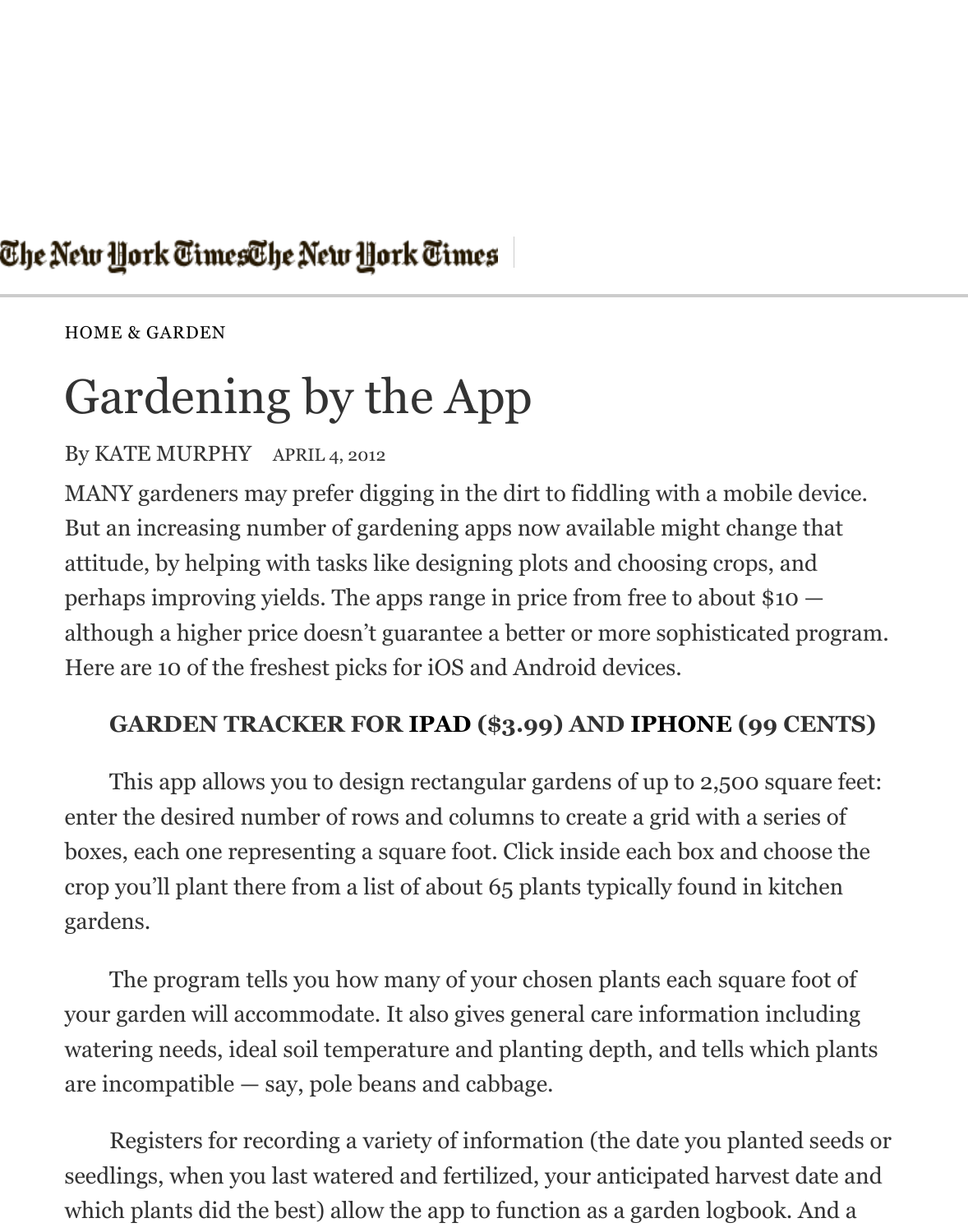handy reference list of garden pests helps identify troubling bugs and blight, with advice on eradicating them. There is a great lunar-phase feature, in case you like to garden in sync with the moon.

#### **HOME OUTSIDE FOR IPHONE AND IPAD (\$2.99)**

While Garden Tracker is limited to rectangular plots, Home Outside allows you to create intricate and varied landscapes. Five starter templates can be manipulated in myriad ways to suit your tastes and imagination: add and subtract shrubbery, trees, water features, pathways, lounge furniture, fire pits, compost bins and even laundry lines. You can also change the color palette of the graphics, which recall architectural renderings, to suit your mood. And when you're finished designing your yard or indulging in a little dreamscaping, you can e-mail results to friends.

## **LANDSCAPER'S COMPANION FOR IPHONE AND IPAD AND ANDROID DEVICES (\$5.99)**

This app has no design capabilities, but it is a handy reference tool with information on a variety of plants, including trees, shrubs, annuals, perennials, vegetables and herbs — about 20,000 varieties in all, most with accompanying images. And unlike many reference apps, it allows you to search by category, common name, scientific name, sun exposure, United States Department of Agriculture zone, water requirements, color, height and width. You can also save plants you like and upload your pictures to create an album of favorites.

#### **IVEGGIEGARDEN FOR IPHONE AND IPAD (\$9.99)**

This is great for garden geeks more interested in obsessively tracking every aspect of the growing season than designing a plot. You create a garden using the simple, uncluttered interface, then add plants from an index of 50 vegetable types and 500 varieties. For each plant, there are growing tips tailored to your U.S.D.A. zone and pictures of common pests. Also useful is the notes section, a form for recording key dates like when seeds were planted, when they sprouted, when seedlings were thinned, when plants flowered and when they were harvested.

#### **DIG MY GARDEN FOR IPHONE AND IPAD (\$2.99)**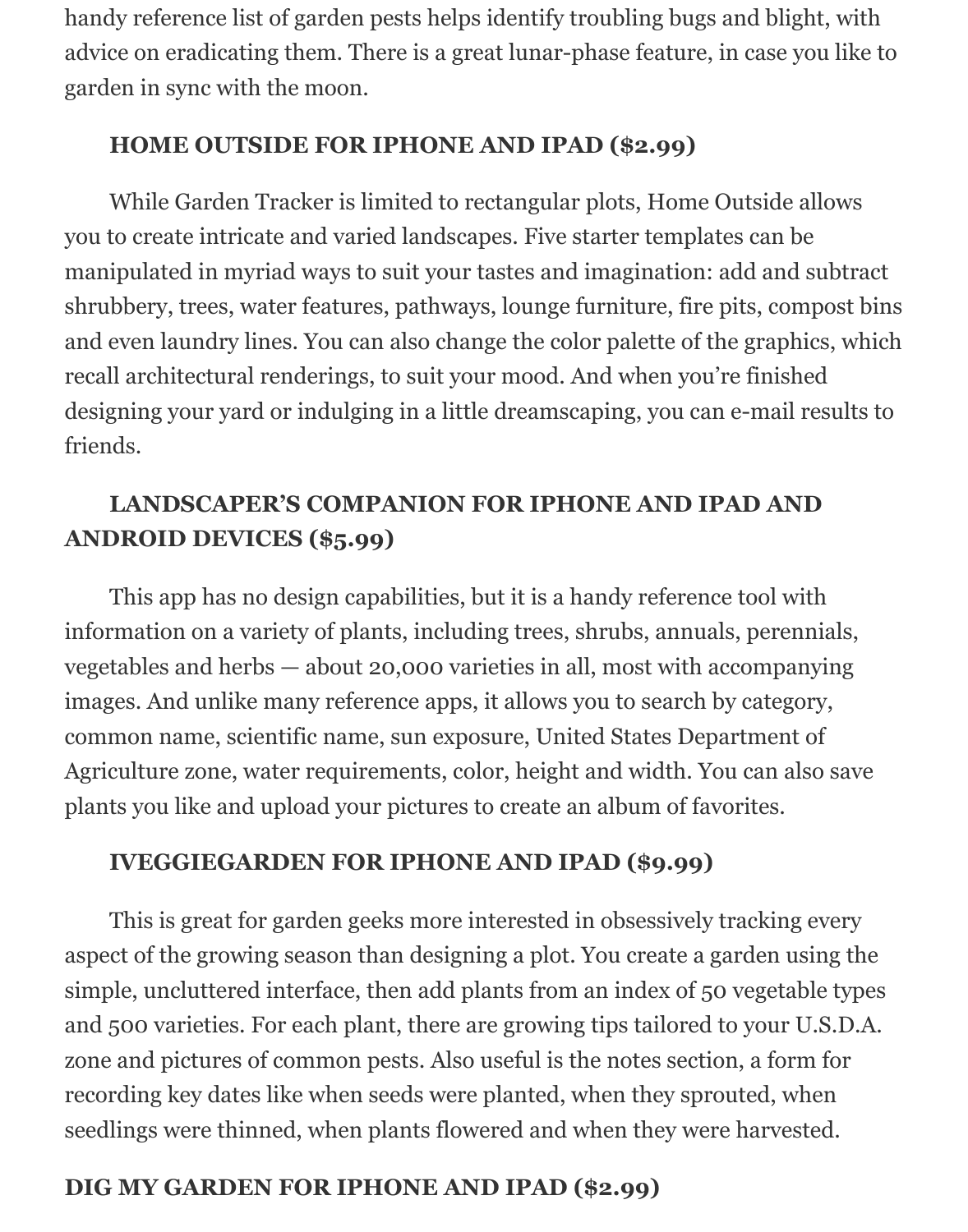app reminds you which plant it is and when you planted it.

There is also a journal where you can enter notes and check boxes to do the dates you watered, mulched, harvested or noticed an insect invader. On original feature is the Bloom Bar, an icon that resembles a garden gate: drag back and forth along a little hedge alters the coloration of the plants to refle seasonal changes happening in your garden.

#### **GARDENING FOR IPHONE AND IPAD (99 CENTS)**

This is a basic app, useful for tracking your garden's progress. And it's a value. There's no design feature, but it provides 50 plant options, along with growing and care instructions and alerts to common problems. The Wikipedia entry for each plant is included, which links you to all sorts of additional information online. There's a place to record the date you planted seeds, an app automatically calculates the number of days until harvest (not much he you plant seedlings). There's also a journal tab with a blank page to add more information.

#### **GROW BUDDY FOR ANDROID (\$3.57)**

Developed for medical marijuana growers, this sophisticated app is pro better suited to commercial container-crop operations than home gardens. worth mentioning because of its impressive tracking and charting capabilitionallows you to record and graphically view feeding schedules, soil pH levels, blooming and harvest dates, yields and your inventory of growing supplies. (There's a free version, but [it doesn't h](http://topics.nytimes.com/top/reference/timestopics/subjects/m/marijuana/index.html?inline=nyt-classifier)ave any of these cool graphs or charts.) app also allows you to upload pictures and take notes.

# **GARDENATE FOR IPHONE (\$1.99), IPAD (\$3.99) AND ANDE DEVICES (99 CENTS)**

Despite the various price points, this basic planning and tracking app do